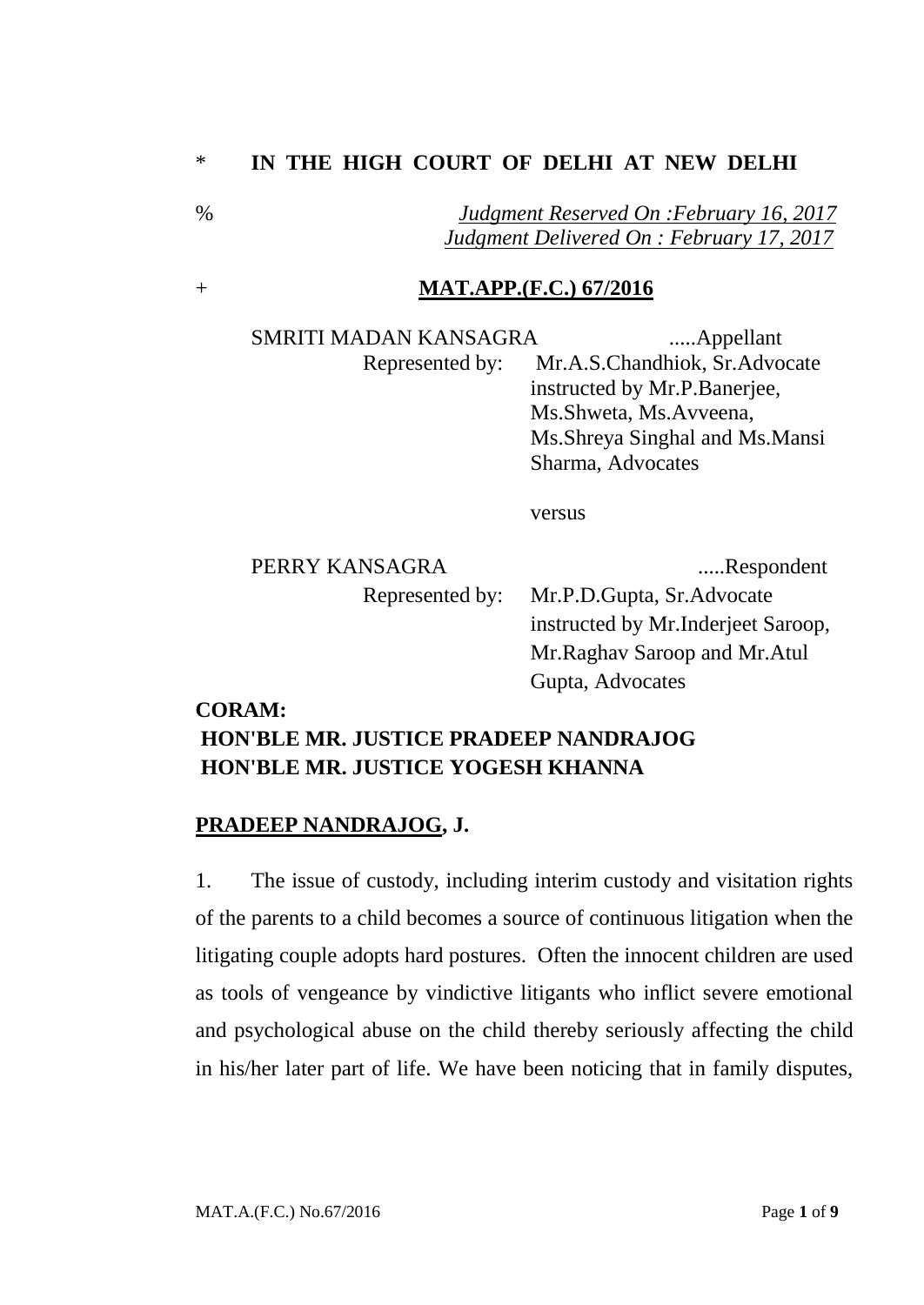litigants often made false and vindictive allegations against each other, wasting and consuming enormous Court's time.

2. Depriving a child the love and affection of both parents is not in the interest of the child. The custodial parent who tries to alienate the child from the other parent does not realize the serious consequences caused in the later part of the child's life. It is the fundamental right of children to get love and affection from both parents. If efforts made by a Court to make the parties mutually agree upon a visitation schedule and interim custody period fail, the Court has to step in and pass suitable orders in the best interest of the child.

3. Visitation and interim custody is for the primary benefit of the child and cannot be viewed as a privilege to be exercised at the whim of either parent. It is a responsibility that should be fulfilled as a necessary cause. Over night access at home of the non-custodial parent needs to be encouraged at an early stage so that the child has a close and a continuing relationship and gets the love and affection of not only both parents but also the extended family comprising grand-parents, cousins, uncles and aunties. The healthy emotional development of children depends upon there early experience of a continuous, emotionally available care-giving relationship, through which relationship the child forms an organized attachment and develops human capabilities for thought and relationship building. A child has a right to childhood of hopeful existence and free from neglect. A child needs consistent support system as also love, hope and encouragement. A child should be so nurtured that he/she is fully prepared to live life in a society, in the spirit of dignity, tolerance, freedom and solidarity.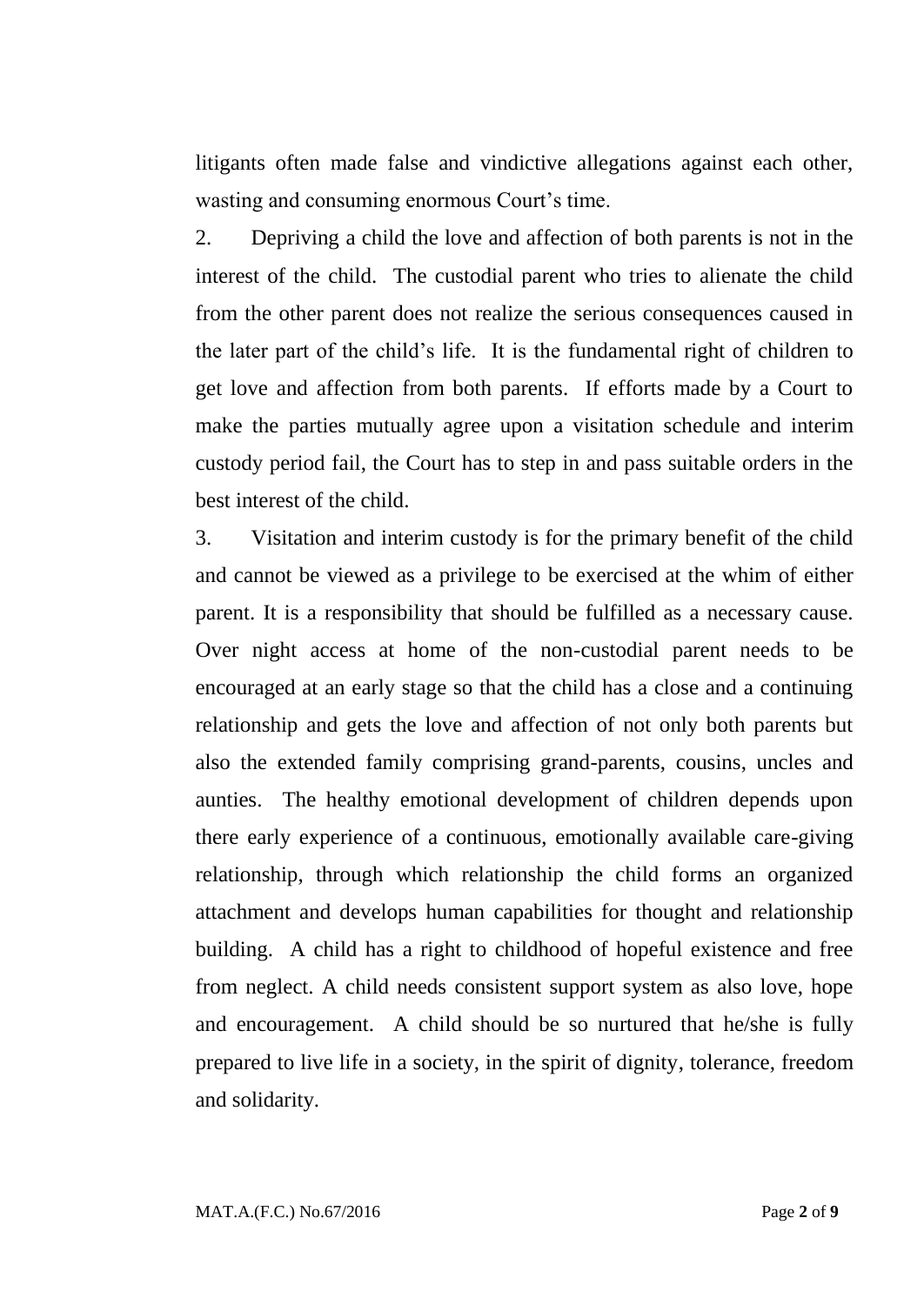4. With the aforesaid preface we proceed to note the relevant facts. The appellant and the respondent have fallen apart. The respondent has filed a guardianship petition praying that he be appointed the guardian of the male child born to the parties on December 02, 2009. The respondent is a Kenyan citizen and holds a Kenyan as well as a British passport. The child had a Kenyan as well as a British passport. It is the case of the appellant that she and the child came to Indian as per the desire of the respondent who wanted the child to be brought up in an Indian environment with Indian value system imbibed by the child. In the guardianship proceedings and other connected litigation, visitation rights have been granted to the respondent to meet the child at a shopping mall.

5. The respondent desired over night custody of the child so that when in India with his parents, the respondent could ensure that the child spends quality time not only with him but even the grand-parents, and thus when the guardianship petition was listed before the learned Judge Family Court on May 04, 2016, a request was made by counsel for the respondent to the learned Judge that the child be directed to be produced by the appellant in Court so that the Court could interact with the child and ascertain the comfort level of the child. In spite of opposition by the appellant, the Court directed the child to be produced in Court on May 07, 2016. Thereafter, a second order was passed on the same date directing that in the presence of the Principal Counselor attached to the Court the respondent could meet the child for an hour in the evening.

6. Instant appeal was filed challenging the direction in the first order passed on May 04 2016, which directed the child to be produced in Court on May 07, 2016. On May 06, 2016, the Division Bench stayed the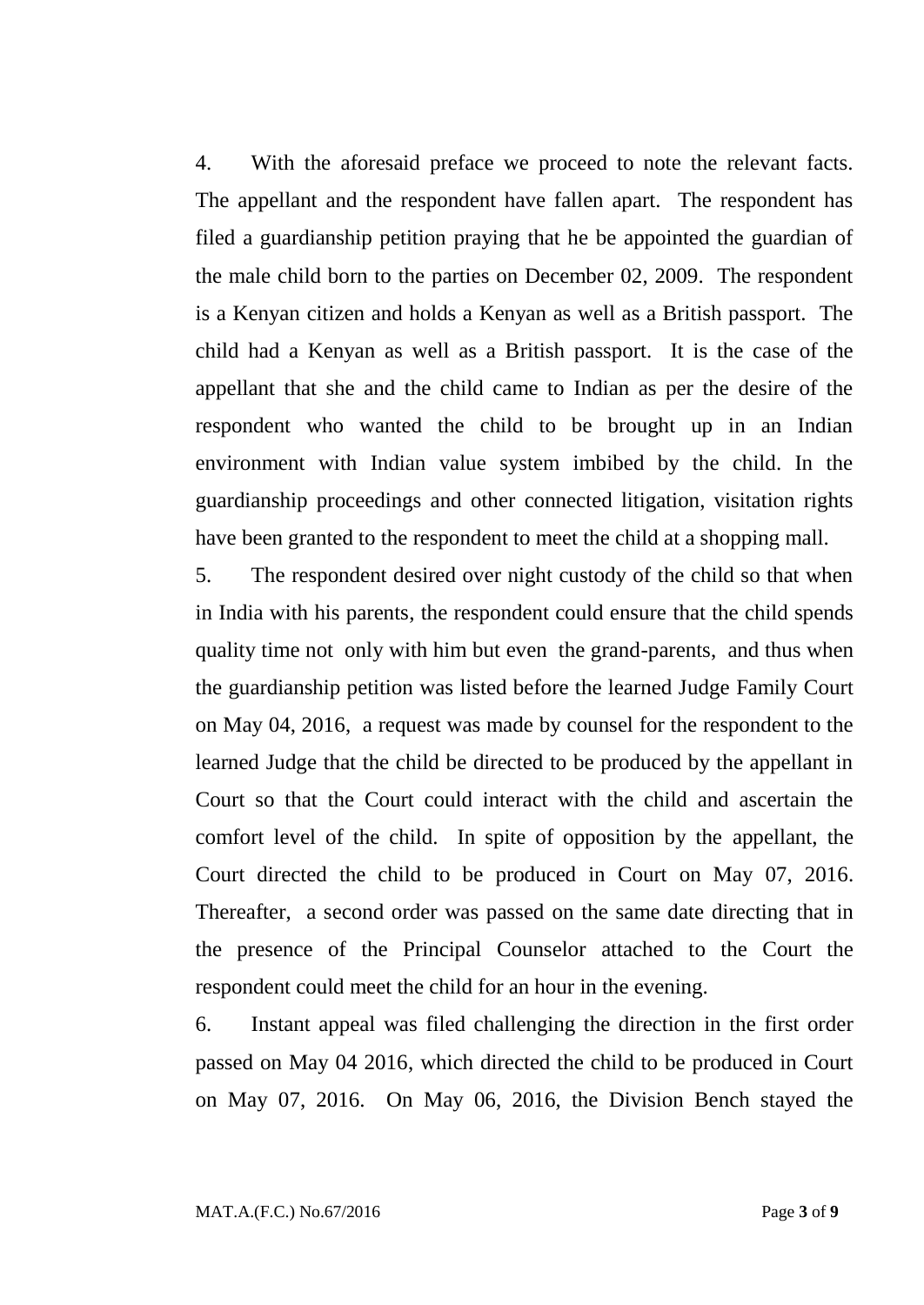direction issued by the learned Judge Family Court for the child to be produced in the Court. The order passed by the Division Bench evinces that the fear of the appellant was that the respondent may remove the child from India for the fact the Division Bench proceeded to note that as per the appellant the Kenyan passport of the child has been lost by her and that the respondent shall apply for and obtain a fresh Kenyan passport for the child and when the same is issued it shall be handed over to the Guardianship Court. The Division Bench referred the parties to mediation.

7. Technically speaking, the appeal became infructuous for the reason the direction in the impugned order for the child to be produced in the Court on May 07, 2016 effectively got annulled.

8. Order dated May 11, 2016 passed by the Division Bench records that the child had been produced before the Division Bench which had a long conversation with the child. The Division Bench noted that the child was comfortable while interacting with his father and grandparents and expressed happiness at this visitations with his father and grandparents. He remembered his relatives in Kenya and enthusiastically referred to his experiences in that country and unreservedly stated that he was looking forward to visitations by his father and grandparents. The Division Bench noted that the child was at the same time attached with his mother and his maternal grandmother. The Division Bench noted that the child must spend quality time with his father and constant presence of a counselor or an outsider at the meeting would hamper intimacy between the child and his father and grandparents. The Court allayed the fear of the appellant of the child being removed from India by directing that whenever the respondent comes to India to meet the child he would deposit the passport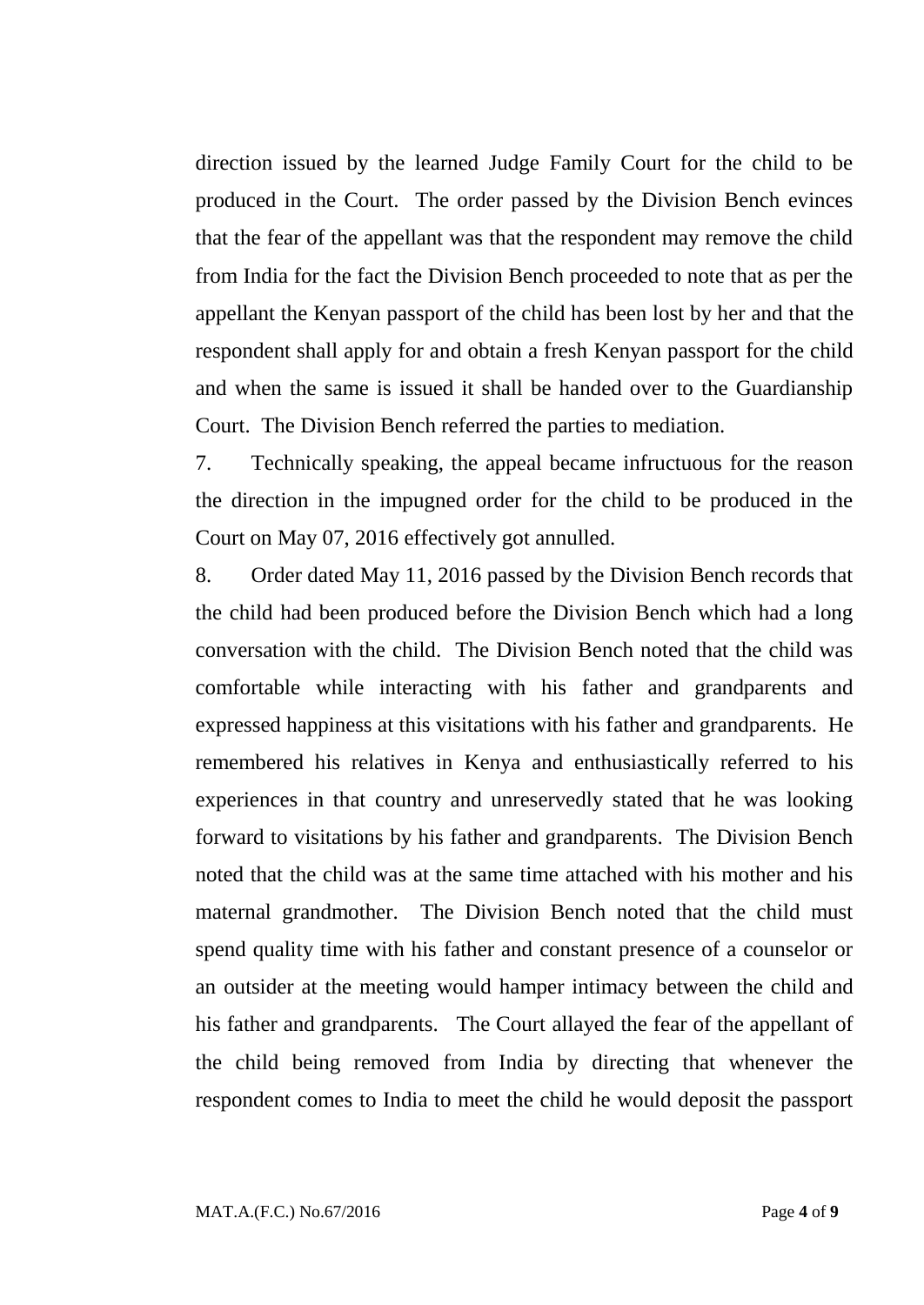in the Court before each visitation and would take it back after the visitation was over. The Division Bench also directed that if felt desirable, the Family Court could pass orders to the Border Control Authorities.

9. Nothing remained in the appeal because all directions by way of interim measures were put in place. But since the parties were referred to mediation, the appeal lingered on.

10. The mediation has failed.

11. But we are called upon to decide an important question concerning confidentiality of the mediation process for the reason on October 11, 2016 a report was received from the Mediator which was taken on record and copy given to both parties. The report of the Mediator refers to a child counselor being involved who had also given an independent report which was also taken on record.

12. On August 11, 2006 when this was done, no protest from either side was made to take on record the report of the mediator or the counselor.

13. The report of the child counselor is to the effect that the child was normal and in spite of being happy with his mother he seem to idolize his father and affectionately remembers his house in Kenya; about which house he loved talking with the counselor. The affection and the bond of the child with the father was commended as the positive attitude of the appellant who, obviously was not tutoring the child. The child showed his love, affection and comfort for the appellant, evidenced by he fondly and happily talking about a recent vacation in Kashmir with his mother. The child was not uncomfortable with the idea of making a trip to Kenya.

14. Sh.Amarjeet Singh Chandhiok, learned Senior Counsel for the appellant urged that Section 89 was inserted in the Code of Civil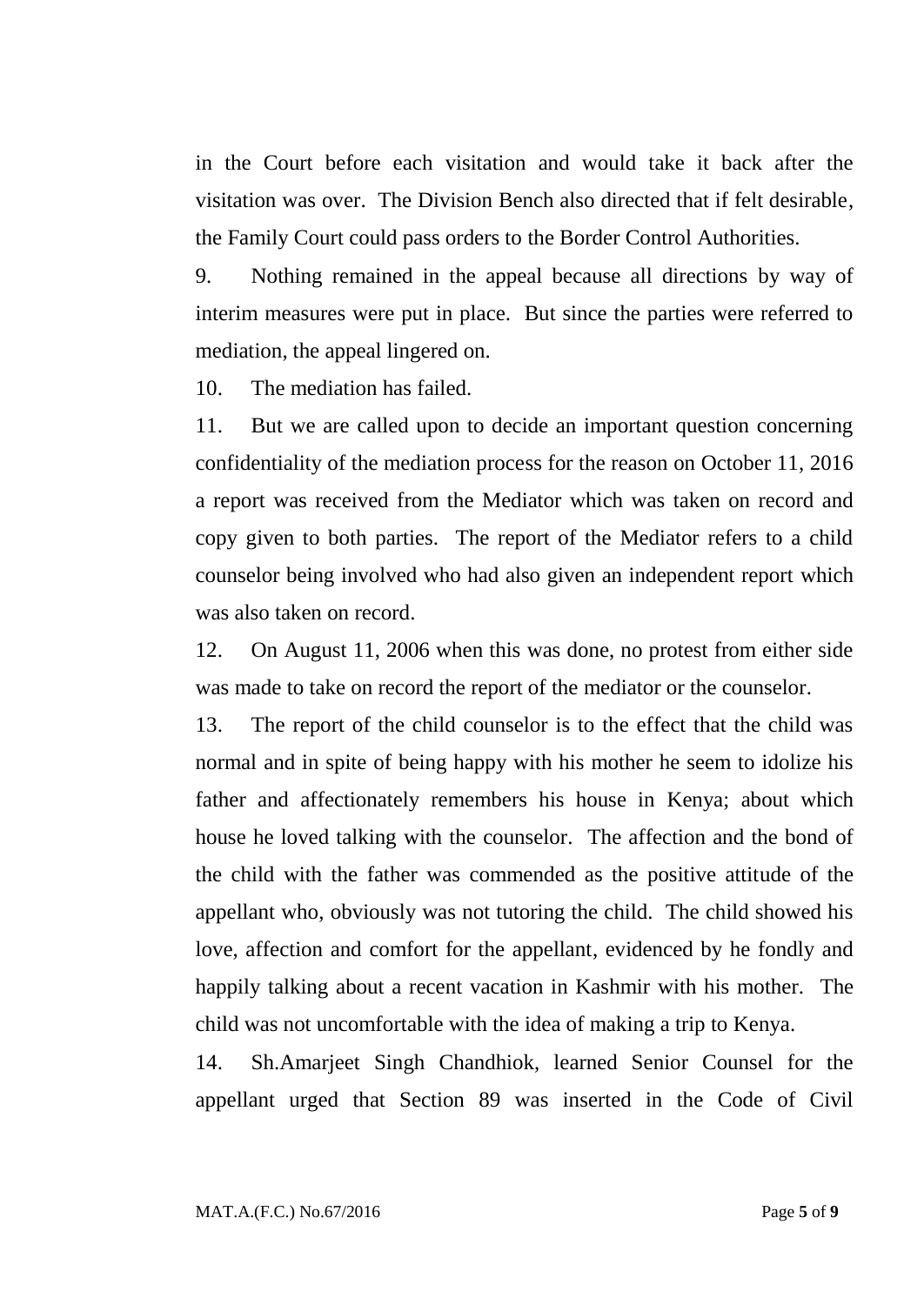Procedure, 1908 with a purpose to enable the parties to resolve their disputes through method of Alternative Dispute Resolution. The vires of the Section was upheld by the Supreme Court in the decision reported as 2003 (1) SCC 49 *Salem Advocate Bar Association's* case. Learned Counsel drew attention of the Court to conciliation (a synonym for mediation) enshrined under the Arbitration and Conciliation Act, 1996. Learned Senior Counsel urged that mediation was a process in which the mediator functions as a neutral person and imposes no decision on the parties. It's a proceedings in which the parties are encouraged to resolve their disputes themselves. Therefore, confidentiality of information during mediation proceedings has to be maintained. Learned Senior Counsel drew attention of the Court to the Delhi High Court Mediation and Conciliation Rules, 2004 which highlight the requirement of maintaining confidentiality. Learned Senior Counsel urged that confidentiality extends to all aspects of mediation, meaning thereby, the mediator cannot submit any report to the Court other than, if the mediation fails, to so report; and if succeeds, to place before the Court the agreement between the parties. Learned Senior Counsel urged that similar was the provision in the UNCITRAL Conciliation Rules. Learned Senior Counsel drew attention of the Court to the decision of the Supreme Court reported as (2011) 1 SCC 466 *Moti Ram (Dead) through LR & Anr. vs. Ashok Kumar & Ors.* in which decision, in para 2, the Supreme Court observed:-

"*In this connection, we would like to state that mediation proceedings are totally confidential proceedings. This is unlike proceedings in Court which are conducted openly in the public gaze. If the mediation succeeds, then the mediator should send the agreement signed by both the parties to the Court without mentioning what transpired*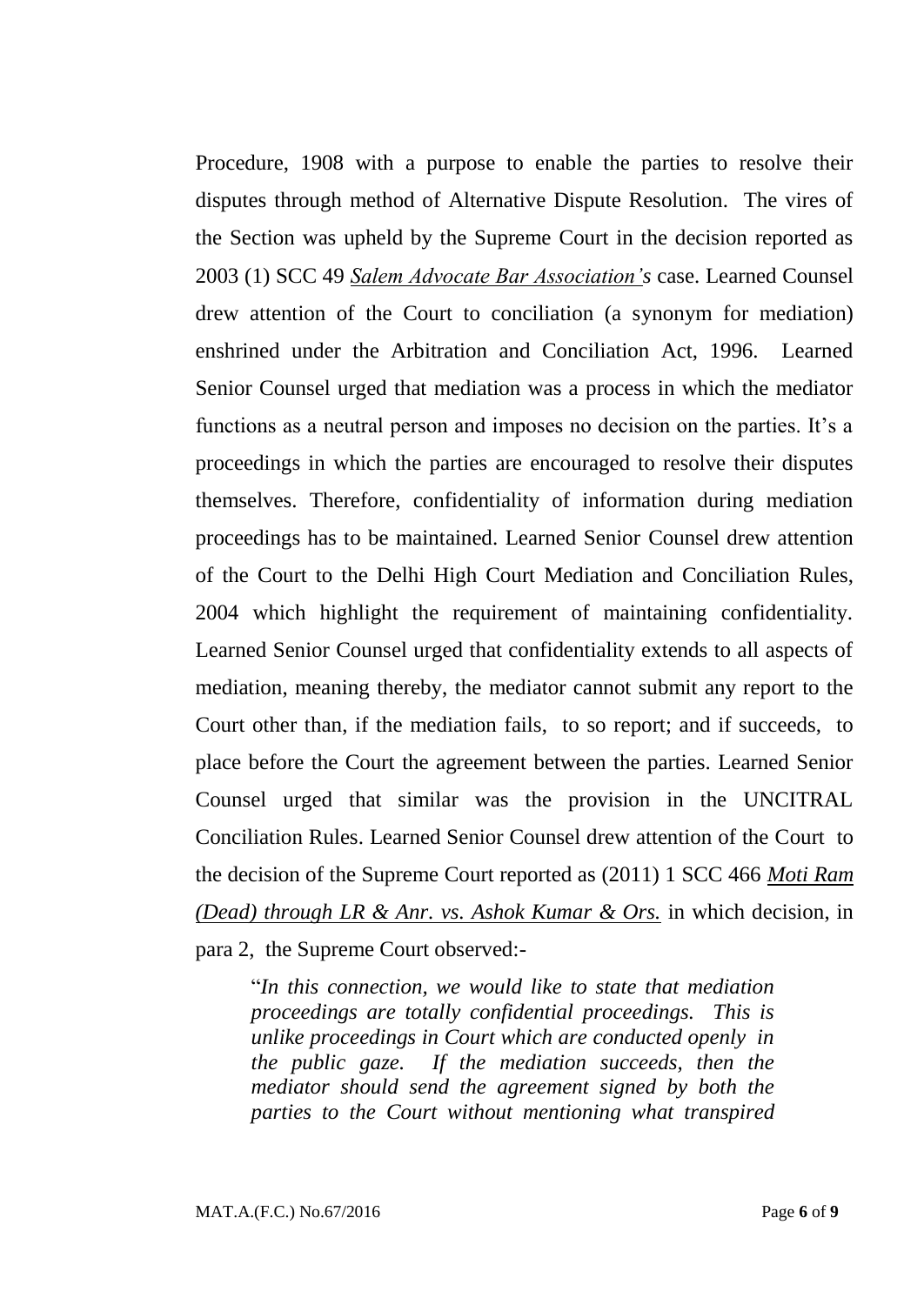*during the mediation proceedings. If the mediation is unsuccessful then the Mediator should only write on sentence in his report and send it to the Court stating that the "mediation has been unsuccessful". Beyond that, the Mediator should not write anything which was discussed, proposed or done during the mediation proceedings. This is because in mediation, very often, offers, counter offers and proposals are made by the parties but unless and until the parties reach to an agreement signed by them, it will not amount to any concluded contract. If the happenings in the mediation proceedings are disclosed, it will destroy the confidentiality of the mediation process."*

15. Learned Senior Counsel refers to judgments of the Courts in America where report of a psychologist concerning information passing between the parties before a marriage was relied upon by the Court of Original Jurisdiction, with the Appellate Court frowning upon the same, on the reasoning that if this was permitted confidentiality which was the essence of mediation would be severely damaged and in future parties would be hesitant to volunteer information.

16. Section 12 of the Family Courts Act, 1984 reads as under:-

## *"12. Assistance of medical and welfare experts –*

*In every suit or proceedings, it shall be open to a Family Court to secure the services of a medical expert or such person (preferably a woman where available), whether related to the parties or not, including a person professionally engaged in promoting the welfare of the family as the court may think fit, for the purposes of assisting the Family Court in discharging the functions imposed by this Court."*

17. There can be no quarrel with the proposition that mediation proceedings are confidential proceedings and anything disclosed, discussed or proposed by the parties before the mediator cannot be recorded, much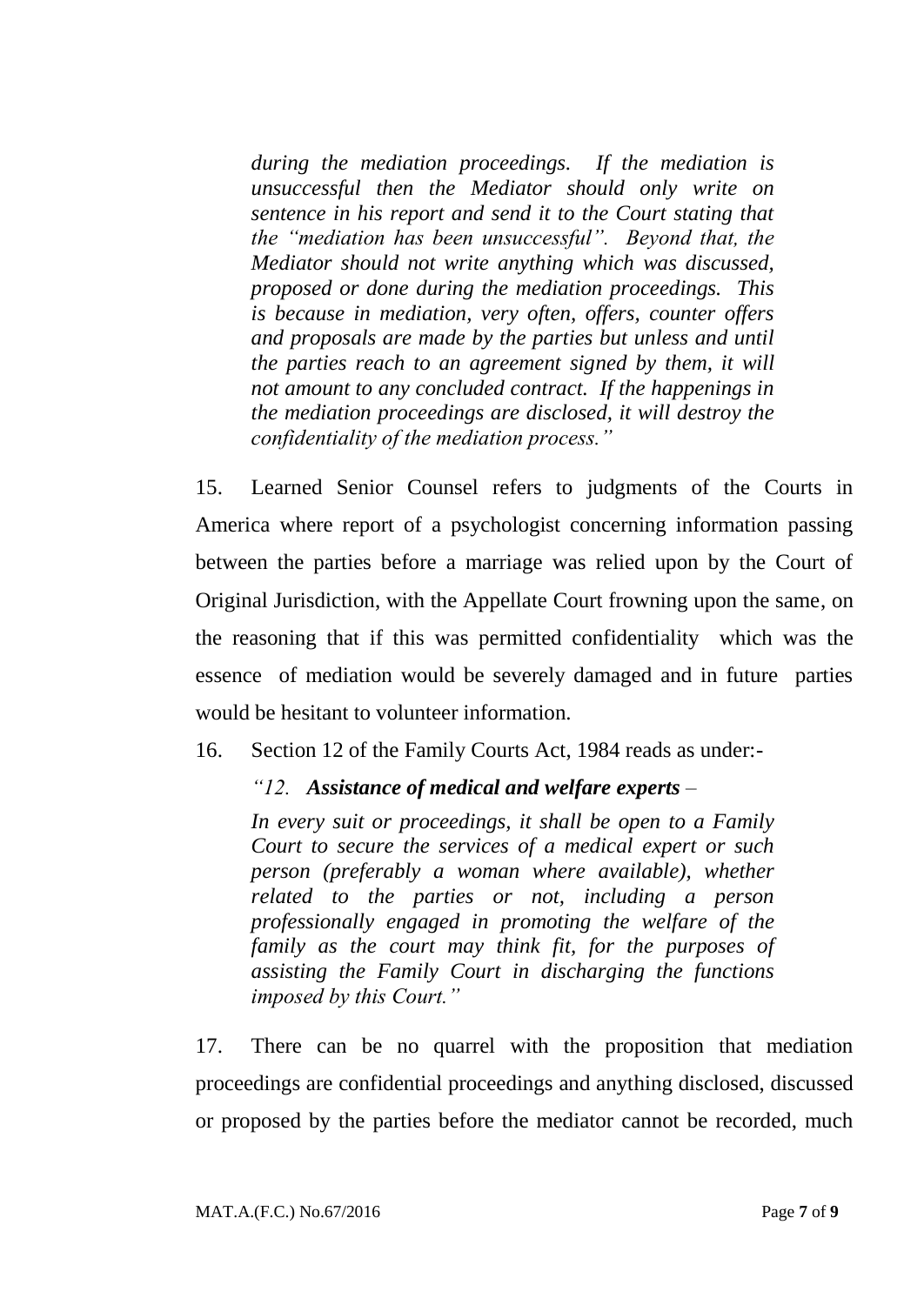less divulged. The reason being that very often during mediations, offers, counter offers and proposals are made. The ethos of mediation would bar disclosure of specified communications and writings associated with mediation. Parties are encouraged during mediation to engage in honest discussions as regards their problems and in matrimonial disputes these honest discussions many a time give rise to a better understanding between the couple. Such an approach encourages a forget and forgive attitude to be formed by the parties. If either spouse is under an apprehension that the well-meant deliberations might subsequently be used against them it would hamper an unreserved consideration of their problems. The atmosphere of mutual trust during mediation warrants complete confidentiality.

18. But where the scope of mediation is the resolution of a child parenting issue, report by a mediator or a child counselor concerning the behaviour and attitude of the child would not fall within the bar of confidentiality for the reason no information shared by the couple is being brought on record. The mandate of Section 12 of the Family Courts Act, 1984 cannot be lost sight of.

19. In the instant case, what has been taken on record during mediation proceedings is the report of the Child Counselor and the mediator, which we find are reports commending the good attitude of both parents who, unlike many other couples, are not using the child as a tool to take revenge against the other. As noted above, the interaction by the previous Division Bench with the child has been recorded in the order dated May 11, 2016 i.e. the child being equally comfortable with both parents and having a desire to spend quality time with not only his mother and relatives from the maternal side but even with the father and relatives from the paternal